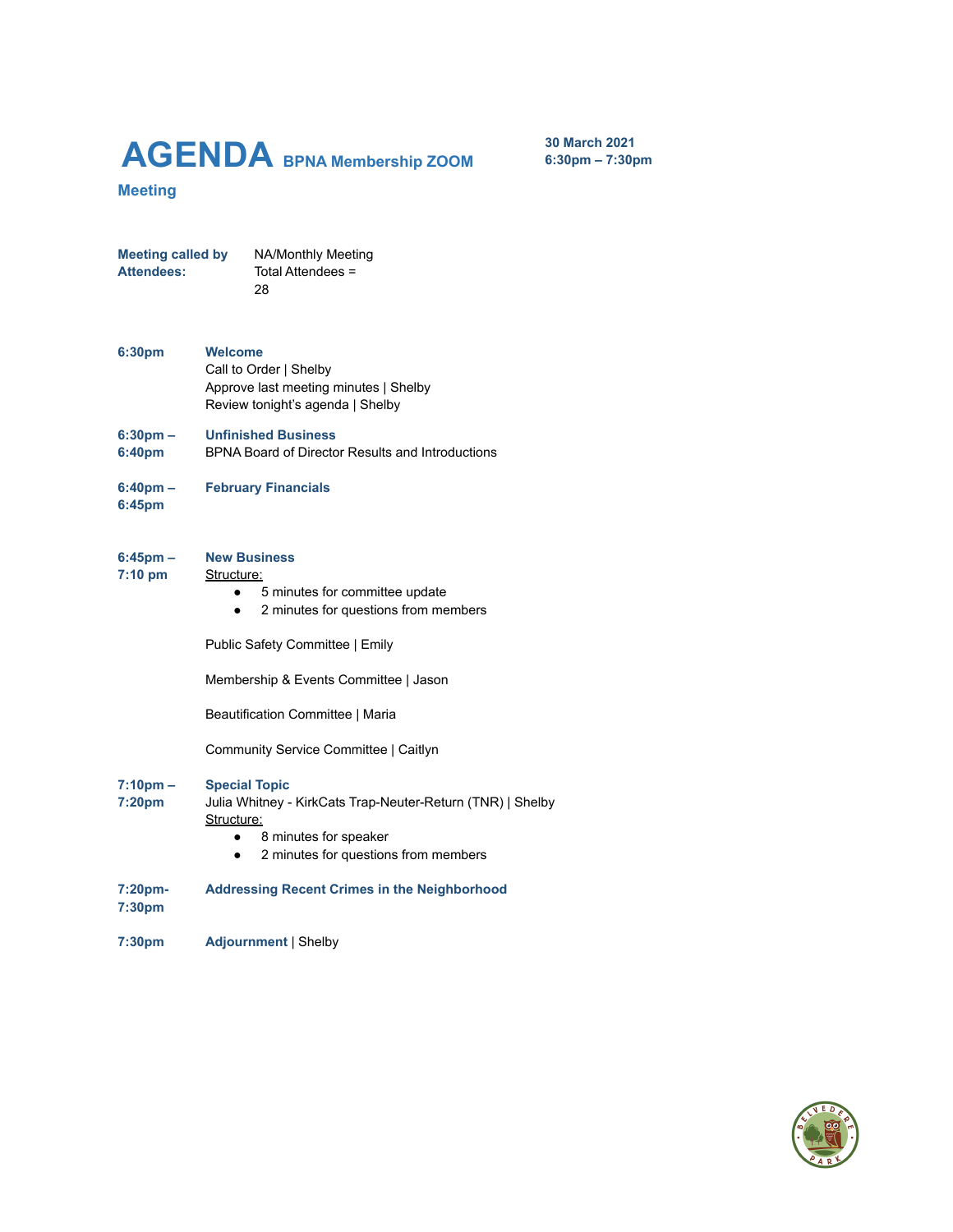## **Welcome**

## **Call to Order | Shelby**

Welcome to our monthly (virtual) BPNA general meeting! Thank you for taking the time to join us this evening**!** Shelby is grateful and excited to have the privilege to be here and serve as the new BPNA President!

#### **\*Motion to approve last meetings minutes\* |** *Approved*

\*This step is necessary if you believe anything was left off or is inconsistent and needs to be amended

## **Review tonight's agenda | Shelby**

- Board introductions, 7 members
- Financial Updates
- Public Safety Committee
- Membership & Events
- Beautification Update
- Julia Whitney TNR
- Addressing recent crimes in the neighborhood

#### **Unfinished Business**

- **Introducing the 2021 Board of Directors | Shelby**
	- Executive Board
		- President: Shelby Kurland
		- Vice President: Jessica Woodside
		- Treasurer: Mike Tarnower
		- Secretary: Emily Cox (Public Safety Chair)
	- General Board
		- Jason Howser Membership & Events Chair
		- Maria Rossoto Beautification Chair
		- Caitlyn Wade Community Service Chair

#### ● **Finances | Mike**

- February:
	- Beginning Balance: \$205.93
	- Deposits/Credits: \$.00
	- Checks: \$.00
	- Withdrawals/Debits: \$77.00
		- GA Corporate Registration: \$60.00
		- Wix: \$17.00
	- Ending Balance: **\$128.93**
	- Our balance has increased substantial due to an increase in new members in Marh and will be reported in the April general meeting
		- Thank you to all the new members, we are excited to add all of you and all of the new initiatives we will be able to add due to your support!
	- Always looking for Grant writers to help apply for grants and other funding opportunities
	- Future raffle and other fundraising events on the horizon

### **New Business**

#### **Public Safety Committee | Emily**

- We are now in the design stage for 4 speed tables on Fairlee Drive! We met with DeKalb County Senior Traffic Engineer Annette Eason, who was quite informative, and she fielded our questions and listened to our concerns.
- Speed tables will be the method of traffic calming for Fairlee Drive, given the elevation change (the hill between Conway and Melanie) and the width of the street, which is too narrow for other measures.
- We have now entered the design phase, which means Roads and Drainage will come out and physically assess where the tables should go. Once this is complete, that design will be passed along to us for our input.
	- We did make a point to mention the urgent need for resurfacing Fairlee Drive, which would be a part of installing the speed tables when we get to that point in the process.
- Here's a flow [chart](https://www.dekalbcountyga.gov/sites/default/files/user328/Traffic%20Calming%20Process%20Flow%20Chart.pdf) of the entire process
- [Brochure](https://www.dekalbcountyga.gov/sites/default/files/users/user3585/Traffic%20Calming%20Brochure.pdf) explaining more on the entire process, which we're told can take up to a year
- Cost to neighbors: \$25 per parcel (in affected area)

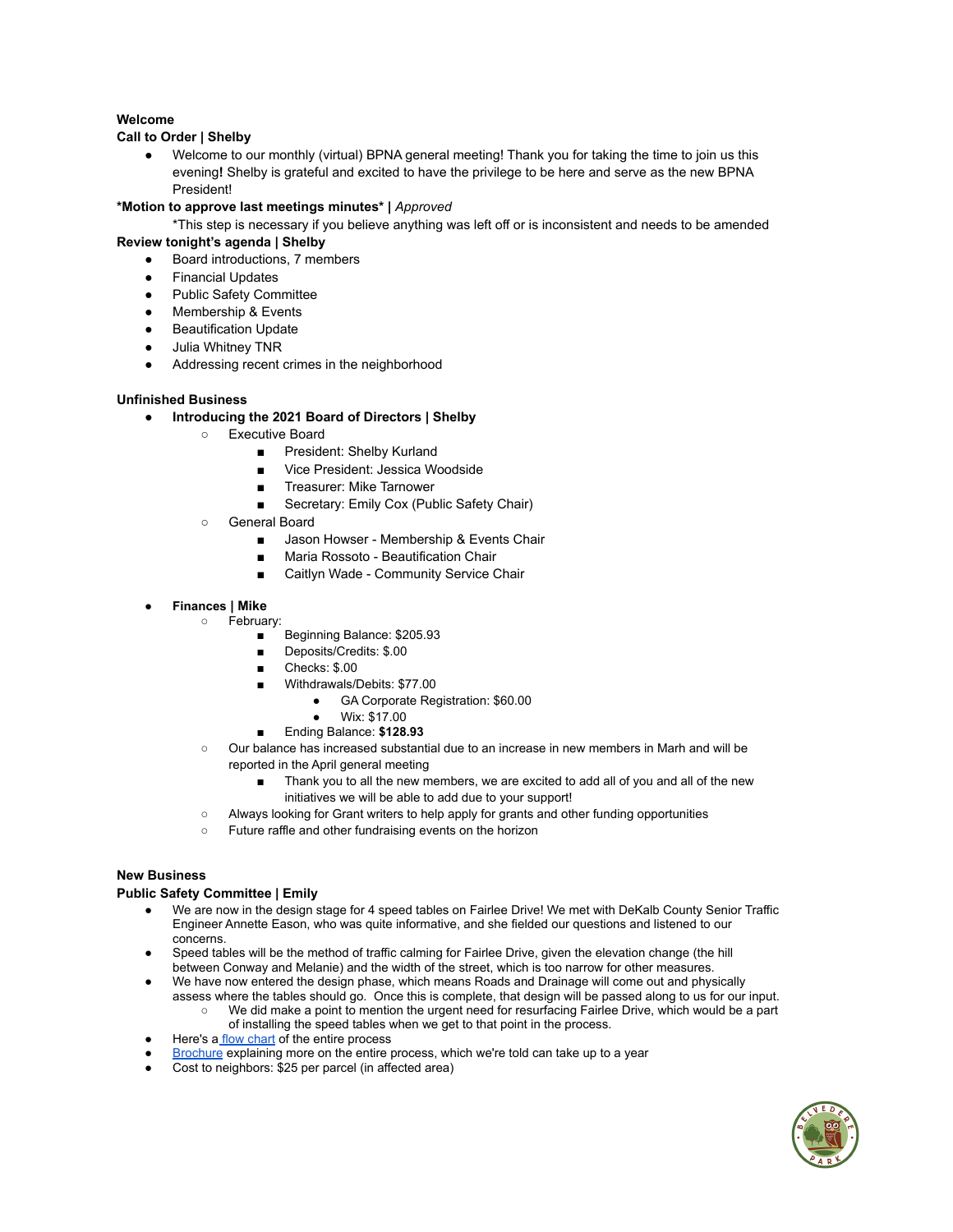- While we await the official design we are encouraging neighbors to reach out to roads and drainage for **any potholes, drainage issues, re-paving needs, curb issues, or steel plates that need to be addressed.**
	- **○ Online [Contact](https://www.dekalbcountyga.gov/roads-drainage-request-assistance) Form**
	- **○ Asphalt/Paving Direct Line: (404) 297-3912**
	- **○ Department of Transportation: (770) 216-3810**
	- **○ General Roads & Drainage Phone Number: (404) 297-3840**
- Still awaiting news on Carter Rd. They need to initiate a meeting in order to begin the speed study for Carter Rd
	- Exceeded the metrics
- We are looking forward to beginning efforts to increase BP neighbor subscribers to the Safety Patrol We will be picking a date and time for [flier](https://docs.google.com/document/d/1u39vjV6l3He5D88XFf-NLkjOHLlrAf5K9xE43tRzFyM/edit) distribution once the funds become available
- Circle Watch Program: We will be assisting in neighbor introductions if you would like to get to know your nearby neighbors in order to exchange numbers and window-watch for one another in a "Circle [Watch"](https://docs.google.com/document/d/1wPSYy-eoS0W1xZaZrgwmN1o9r1cezOyu7XDM7GnzhrY/edit?usp=sharing)
- Join the Public Safety Committee! To do so you must be a Belvedere Park [Neighborhood](https://www.belvederepark.org/association-memberships) Association member. If you are interested, reach out to to Emily at [BelvedereParkSecretary@gmail.com](mailto:BelvedereParkSecretary@gmail.com)
- Join our NextDoor [Committee](https://nextdoor.com/g/rkjpmq5mu/?is=nav_bar) Group
- **Looking for Public Safety alerts? Join our [group](https://nextdoor.com/g/sum4hxfxl/) on ND**

### **Membership & Events | Jason**

- Getting membership beefed up and actively recruiting for new members
- We are seeking BP Business Owners to share their business with us in order to encourage neighborly support and to add the information into our future BPNA Welcome Kits.
	- o Private business just reach out to Jason to get the ball rolling **[BpnaBoardMember2@gmail.com](mailto:bpnaBoardMember2@gmail.com)**
	- Accepting: business cards, coupons, menus, fliers, contact info, etc.
- Our [Belvederian](https://www.belvederepark.org/association-memberships) Owl Plaques are still up for sale on the website
	- You can find them on the website under "Memberships and Plaques"
	- Plaque Cost: \$60 for one \$100 for two (an extra for you to donate to a neighbor)
- Membership: We look forward to growing the Belvedere Park Neighborhood Association in 2021! Our goal is to increase memberships to 35 in total, up from our current membership total of 25.
	- Not a member? **[Join](https://www.belvederepark.org/association-memberships) now**. Membership Fees: \$20 year / \$5 a quarter.
	- All funds go back into the neighborhood via projects on the agenda as well as the operational costs (paypal button, zoom membership, website, etc.)
- Social Events: Although COVID presents obstacles, our goal is to have an outdoor event later this year,
- provided we have made some positive ground regarding the pandemic. Stay tuned!
- Join the Membership & Events Committee! To do so you must be a Belvedere Park [Neighborhood](https://www.belvederepark.org/association-memberships) Association [member](https://www.belvederepark.org/association-memberships). If you are interested, reach out to to Jason at **B[pnaBoardMember2@gmail.com](mailto:bpnaBoardMember2@gmail.com)**

### **Beautification Committee | Maria**

- Bi-weekly [Community](https://nextdoor.com/events/3854432/) Clean-ups: We clean up the main entrances every other Saturday so we can all "notice the cute houses'' and not the trash littering the road. **Meet us at Rupert & Memorial [April](https://nextdoor.com/events/3890725/) 10th @ 9:30 a.m.**
	- We clean for an hour and have bags, gloves, and grabbers to use if you need them. See you next Saturday!
- **Adopt-A Block**: Unable to attend the Saturday clean-up? Our neighbor Sarah Tynes started Adopt-A-Block. You can adopt a street or a block and pick-up litter on your own schedule. [Join](https://nextdoor.com/g/27ctjsifg/?is=nav_bar) the [Adopt-A-Block](https://nextdoor.com/g/27ctjsifg/?is=nav_bar) NextDoor group now.
	- Larry J clean-up: this weekend. 9:30 a.m. at Walmart on Columbia and memorial
		- $\circ$  Having a series of clean-ups throughout the district in april<br>  $\circ$  Highly encouraging all neighbors to attend even if it's for 30
		- Highly encouraging all neighbors to attend even if it's for 30 minutes so he can get to know us and remind him of his constituents needs
- Welcome Mural: Received 3rd and final quote for the Rupert entrance mural. The approval process with the county can take a week or so to pass. We will keep everyone posted as things progress.
	- Still in progress but jumping through final county hoops to reach final approval
	- This is a Towers Action Group (TAG) initiative. TAG is one of the clusters in the DeKalb
	- Sustainable Neighborhood Initiative (DSNI). Vickie Anglin is a TAG volunteer.
	- Hoping to have actions in full force by May/June
- Inspirational Rock Garden: (until the murals get approved) we are hoping to add painting rocks with inspirational messages and cute pictures to boost neighborhood mood and increase overall well-being
	- Ad Hoc group to do a garden at Linda/Carter/Fairlee and add some neighborhood spirit
		- Further location scouting to come and will posted on ND and in the newsletter

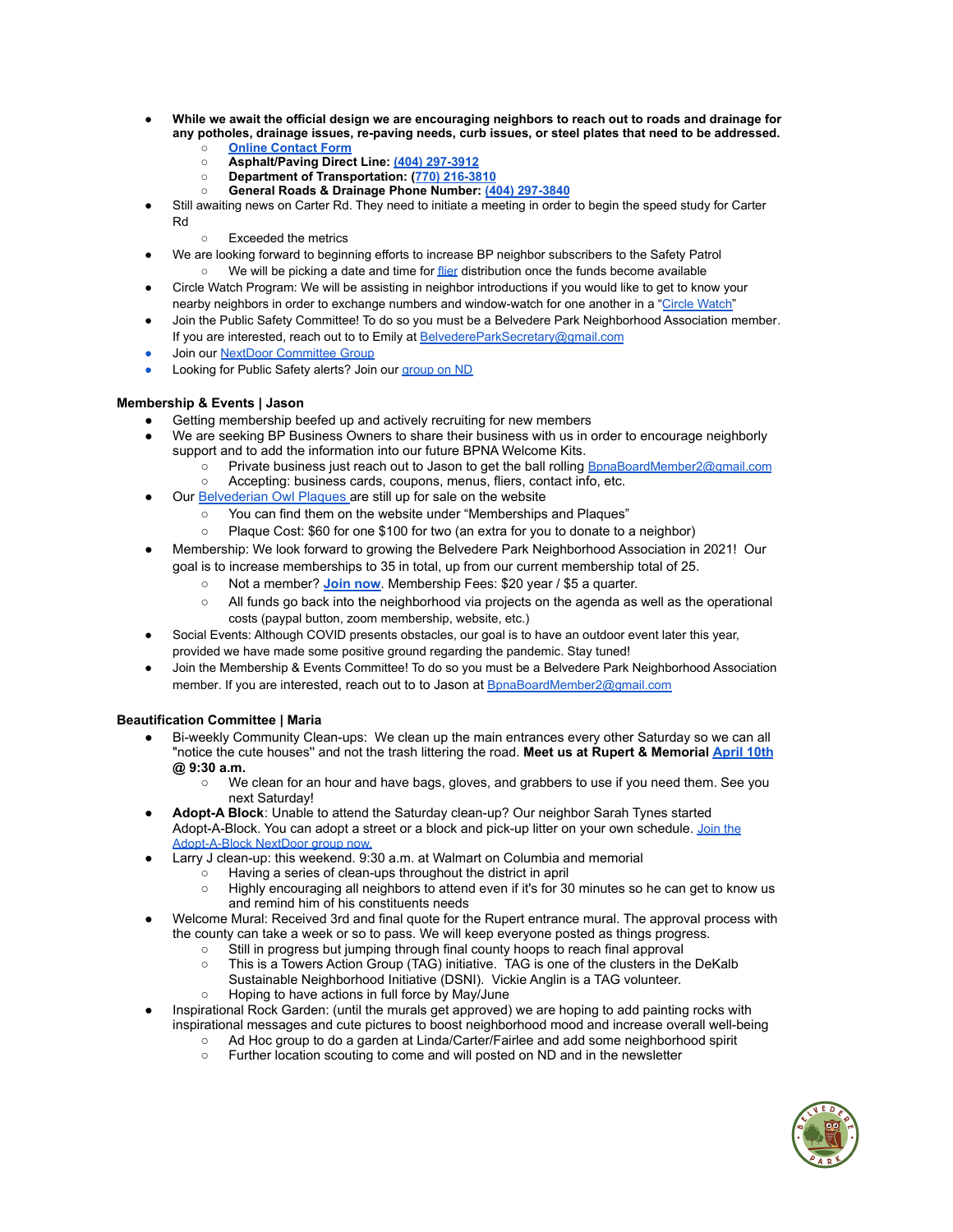- Big thanks to everyone who did the tire pick-ups and did the heavy lifting to make sure the neighborhood sounds beautiful
- Join the Beautification Committee!
	- Calling all gardeners, artists, plant enthusiasts, litter picker-uppers and athletic bushwhackers the Beautification Committee will be hosting a variety of projects throughout the neighborhood and one of them has Your name on it. You can participate in short-term and/or long-term projects, your choice. We've got projects for you if you want to get a brush clearing or tire pulling workout. And we've got less vigorous projects for you if you like to paint or plant stuff. If you are interested, reach out to Maria at [BpnaBoardMember1@gmail.com](mailto:bpnaboardmember2@gmail.com).

## **Community Service Committee | Caitlyn**

- Community Free Fridge: **We are on our last plea to find a home for Freedge.** BPNA would like to establish a local community free food fridge, lovingly called Freedge! The Freedge would be a sharing system designed to combat food insecurity and reduce waste.. We are seeking a host home that would allow us to build a small structure to hold the Freedge and other food goods. The estimated annual cost is approximately \$150. Know an organization interested in hosting? Contact Caitlyn at [BpnaBoardMember3@gmail.com](mailto:BpnaBoardMember3@gmail.com)
	- Any additional food from summer gardens or non-perishable items . would be accepted
	- Potential option that would possible be able to host is on the other side of Columbia
	- Well-fair checks would be needed in order to keep it clean and usable
- Hoping to establish Quarterly Community Service Events:
	- Winter (Dec/Jan): Clothing/Hot Coco Drive??
	- Spring(March 22): Earth Day Clean-Up (Baseball Fields?)
	- Summer (Jun-Aug?): ??
	- Fall (Oct): Fall Bounty Food Drive
- Covid service to assist neighbor who need help securing an appointment and a ride
- Please reach out it you have any contacts or would like to be apart of this project
- Join the Community Service Committee! To do so you must be a Belvedere Park [Neighborhood](https://www.belvederepark.org/association-memberships) Association [member](https://www.belvederepark.org/association-memberships). If you are interested, reach out to Caitlyn at [BpnaBoardMember3@gmail.com](mailto:BpnaBoardMember3@gmail.com).
- NextDoor Committee Group: https://nextdoor.com/g/dvk1fe0dp/?is=nav\_bar

#### **Special Topic | KirkCats Trap-Neuter-Return (TNR)**

- **KirkCats**
- KirkCats is a non-profit that started n Kirkwood in 2014 in order to get ahold of the feral cat population
- TNRC (rap Neuter Return Care) grassroots effort
- First to years they trapped and fixed over 200 cats and returned and rehomed about 80
- Lives over in East Lake Terrace and got involved in her neighborhood and fixed over 50 cats
- A female cat can have three litters per year
- Hey can go into heat as young as 4 months and deliver at 7 months
- Male cats can reproduce at 6 months
- Unfixed cats can make a lot of kittens
- Unfixed males get territorial and can start a lot of fights and other aggressive behavior like howling
- They received a tip ear
- \*Return the cat where they were trapped
- Relocation is not good for the cats and often results in death of the cats
- Outdoor cats could be feral (hates people, will run from you when you see it) or a stray (left behind in a move but is domesticate
- TNRC is the best way to stabilize the cat communities and reduce disease/infection
	- If cats are just moved out often new colonies of cats will move in
- City ordinance protecting city cats. If you call animal control they will TNR the cat
	- Often don't return to where they were trapped and its not good
- Where do you find cats? Snoop around and ask around
	- Is someone feeding them, this is very helpful and recommend
	- Knock on doors and if no one is feeding them you can start feeding them right on your porch
	- Kittens can be easier but they do require longer term care
- TNRC can be done at lifeline
	- Two locations Chamblee and College park
	- They do a vaccines, ear tip, tattoo and spay/neuter for \$30 bucks
		- KirkCats FB has an application for financial assistance for those who do not have the means

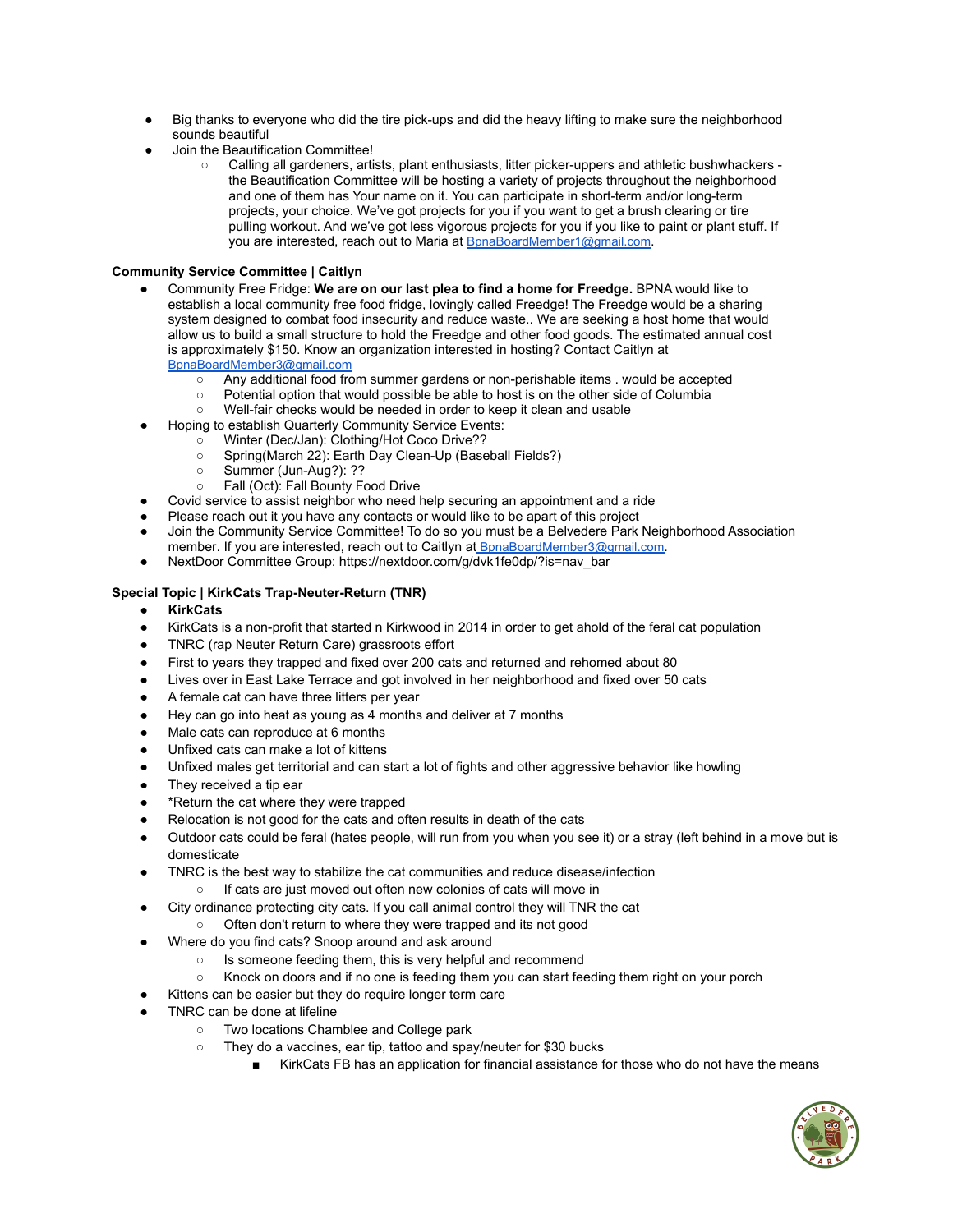- Hold them for one to two days (or more if the surgery has complications) then release at the trapped locations
- The more neighbor volunteers the easier the task can be
	- Some neighbors are only able to offer trapping but dont have the space to support after-care
	- KirkCats can also assist financial with major surgeries or other expensive materials

# **Crime Update:**

# ⚠️**\*Trigger Warning\***⚠️ r/pe & assault

- We take these crimes very seriously and the board is actively trying to address it
- There was a murder of a passerby and they have a suspect in custody
- 2 rapes that they believe the suspect has be apprehended
- Town Hall with the appropriate officials in approximately 45 days
- DKPD will be doing a 30 day study that will record everything going on and compare it to previous data to get a better hold of the situation
- Hoping to have the townhall after the 30 days in order to make sure we are getting the full picture so will possible be held at 45 days
- Due to the severity we will have to rely on policing to get a handle on the violent crimes
- As an organization we do not believe that the only solution is a police presence but more so community development but due to the severity of the issue we are approaching any and all possible solutions
- Maj. Banks advised that there are issues with confidentiality due to the open investigation that could potentially jeopardize the situation
	- He did advise that they have a suspect in custody
	- Victim was a non-resident
- Officer Pierre echoed the open investigation confidentiality concerns but we have followed up to see if there is any additional (non-confidential) information that he can share
- Important to keep in mind that anything you see or hear call it in within the next 30 days
	- Please call either 911 or the Dekalb non-emergency line at (678) 406-7929, whichever seems appropriate to you.
- All major crime is having an up-tick nationwide and this is not just an Atlanta/Decatur/BP issue
- Encouraging everyone to stay united in our efforts to make this a safer neighborhood for all our wonderful residents
- Avoiding inflammatory statements by reaching out to crisis centers to better manage messaging and any other resources they can offer
- A big thank you to those vigilant neighbors who have kept us up to date

# **Action Items | Shelby**

- Contact Commissioner Larry Johnson to express Safety & Crime concerns
	- In Person: April 3rd Walmart Clean-up
	- 404.371.2452 or 404.371.2988
	- o [District3@DekalbCountyGa.gov](mailto:District3@DekalbCountyGa.gov)

# **Q&A**

- Where do we get our funds from?
	- Membership fees
	- Plaque Fundraiser
	- And more to come!
- Could we increase membership cost? Would that allow for us to do more with the community and initiatives
	- Possible survey to gauge interest in an increase but must make sure it is sustainable for existing members and fixed-income residence
	- Other projects coming to raise funds and increase funding opportunities
	- Begin asking for donations from neighbors to raise money for specific initiatives
- Santa Monica park having issues with people driving on the curb to do donuts on the grass. What do we know about the person who owns that and what can we do to support Mr. Coleman's effort to keep it a green space?
	- Working to prevent the vandalism and exploring making it a food forest
	- Check out the figs in late spring/summer
	- ADLI Food Tree to bring back the trees that used to exist but were not sustainable due to vandalism